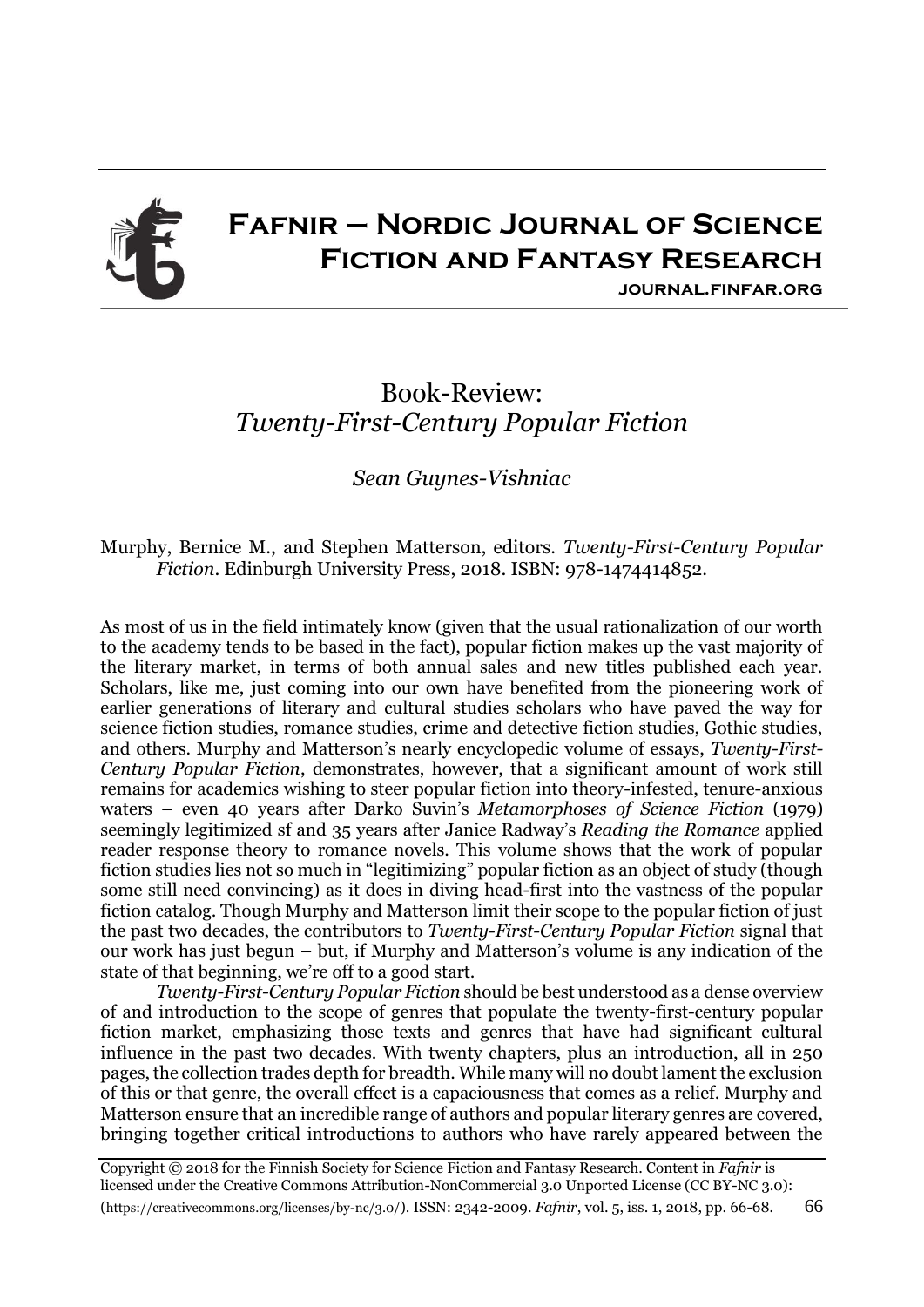same covers on account of the usual separation between scholarship on the major genres. Thus Max Brooks, Dan Brown, Suzanne Collins, Gillian Flynn, Tana French, Neil Gaiman, Hugh Howey, E. L. James, Stephen King, George R. R. Martin, Larry McMurtry, Stephanie Meyer, China Miéville, Grant Morrison, Jo Nesbø, Jodi Picoult, Terry Pratchett, Cherie Priest, Nora Roberts, and J. K. Rowling – whew! – are all covered. The collection thus provides an author-centric approach to popular fiction and genre, which only makes sense since the craft, success, and reputation of popular genre authors are regularly measured against their genre's respective "giants" – one has only to look at book blurbs for new authors that claim they are a blend of authors X and Y to see that success in popular fiction is often measured in relation to the major names.

The book arranges chapters chronologically by birthdate of the authors they study. The effect, however, is not relentless, since the chapters are relatively short, ranging between eleven and thirteen pages, nor is it boring, since the tight work of each chapter is new, exciting, and thought-provoking. *Twenty-First-Century Popular Fiction* is thus a rather energizing read through which even the best-read among us will find something new. Such is the ethos of the collection: to suggest new directions for popular fiction studies while also modeling the kind of writing – mixing a love for the fiction with a serious, critical approach – needed to enliven the field. Murphy and Matterson refer to this in their introduction as "changing the story" of the field. They establish that the purpose of the collection is not to offer more histories of popular fiction but to "provide an informed, accessible and authoritative snapshot of the current state of popular fiction" by emphasizing "key contributions to both the individual genres or sub-genres," bringing together essays that will serve "as starting points for further reading and research" (2).

The introduction charts some key features of popular fiction in the twenty-first century, noting, for example, the increasingly blurred boundaries between "genre" and "literary" markets; the preponderance of transmedia extensions and adaptations; the "increasing elasticity of genre" as genres increasingly blur and break rules; and the subsequent creation and hybridizing of new ones. Admittedly, however, this latter feature is not particularly new; while it is certainly possible to historicize genre hybridity in this specific historical moment, the editors make no attempt to do so. It might be that we are witnessing a moment of "genre confusion" akin to that of the late-nineteenth-century that first saw the emergence of the popular fiction market. Of course, the editors could only have addressed this by including fewer chapters and permitting a higher per-chapter word count. As the introduction demonstrates, word count proves a minor problem throughout the collection; after all, when you've got twelve pages to summarize the significance and cultural position of an author with a catalog as vast as Nora Roberts's, as complex as China Miéville's, or as transmedial as Stephen King's, let alone to generate an original scholarly argument, much will be lost. This is an understandable – and by no means detrimental – symptom of the previously noted overall spirit of *Popular Fiction*: breadth over depth. This leads to occasionally regrettable exclusions or underdeveloping certain aspects of an argument. Matterson's own chapter, for example, on Larry McMurtry is misbalanced toward a general history of the Western, doing very little to advance critical knowledge of McMurtry's role, aside from noting that McMurtry produces an important dialectic between representing the "actuality" of the West's history and the significance of (inaccurate) cultural memory and its cowboy mythology to readers. On the whole, however, the chapters generally outshine their limitations.

All twenty chapters are competently written and fulfill well their duty to provide a "snapshot" of individual authors who represent the state of popular fiction. Perhaps because of the limited length and thus limited ability to break new ground, the most impressive chapters are those that focus on writers who are truly untouched by scholarship, even as they are selling millions of copies worldwide. Jarlath Killeen's chapter is on Nora Roberts's romance novels and Clare Hayes-Brady's is on Jodi Picoult's "women's fiction"; ironically, Killeen and Hayes-Brady reference Stephen King's approval of both women writers in